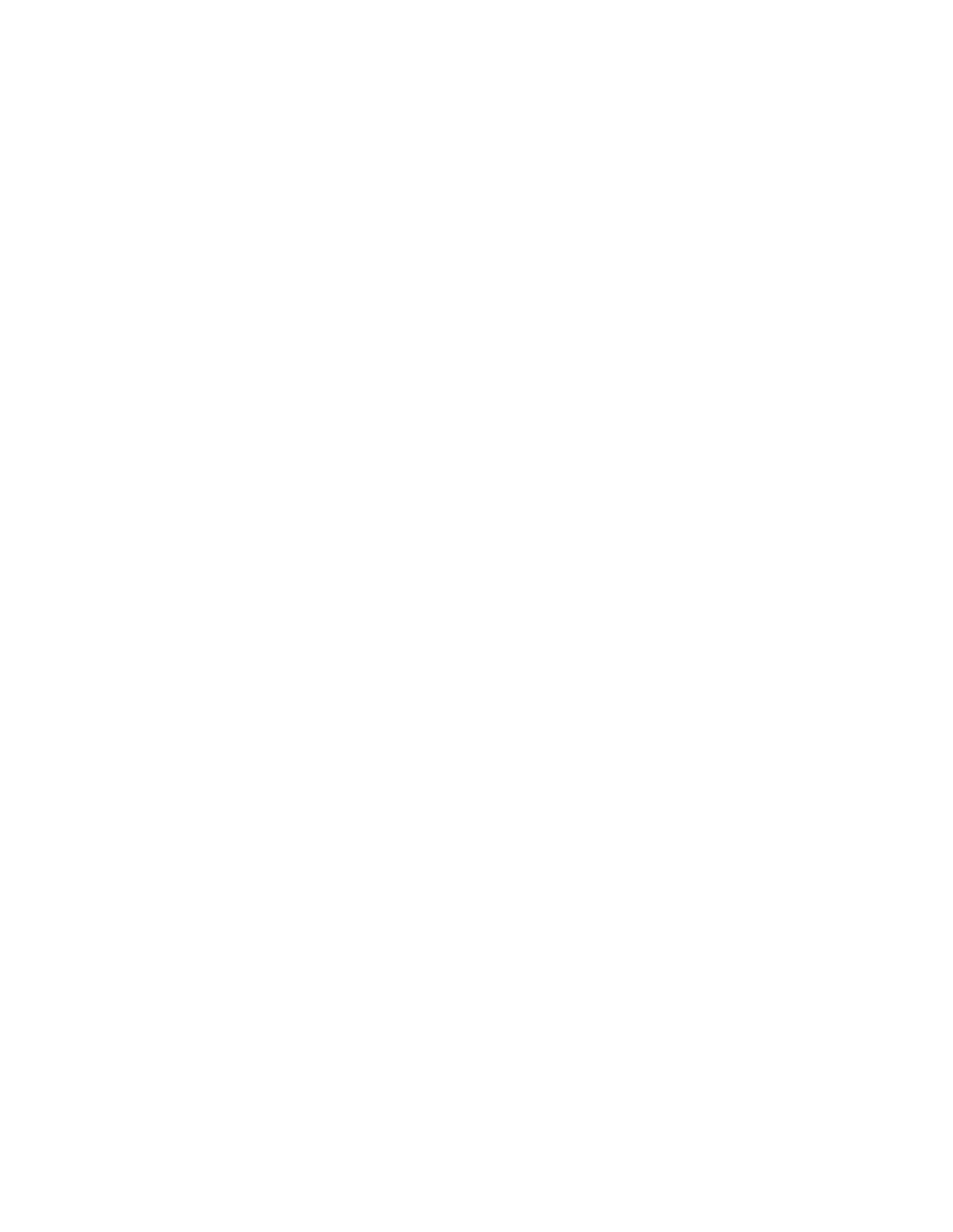## **Executive summary**

Since 1998, S corporations have been permitted to maintain employee stock ownership plans, a type of defined contribution retirement plan. These plans, known as "S ESOPs," allow S corporations to provide compensation to employees and enhance their retirement security in the form of an ownership interest in the company, much like similar ESOP plans offered by C corporations.

This report analyzes trends in S ESOP retirement plans from 2002 through 2012. In particular, the analysis examines S ESOP plans' net asset value, number of participants, average account balances, and distributions to participants. The analysis relies on official filings made by companies offering S ESOPs that are publicly available from the US Department of Labor.

The analysis indicates that both the number of people participating in S ESOP plans and the value of those plans' net assets have increased substantially since 2002. Participants' average account balances and the distributions paid to participants have also increased substantially since 2002, but remain below their pre-recession peak. In addition, S ESOP distributions per participant were larger than distributions per participant from 401(k) plans.

Key findings of the analysis include:

- ► **The total return per participant for S ESOPs from 2002 to 2012 was \$99,000 (Figure ES – 1) for a compound annual growth rate of 11.5%.** Over the same time period the S&P 500 Total Returns index grew at a compound annual rate of 7.1%. This measure of S ESOP returns includes cumulative distributions and the growth in the value of net assets, net of cumulative contributions.
- ► **The role of S ESOPs in enhancing retirement security is expanding.** Both net assets and participants rose significantly between 2002 and 2012. Net assets were 318% higher in 2012 than 2002 and number of participants increased by 165% over this period.
- ► **Average S ESOP account balances were over \$78,000 in 2012.** While they increased 58% from 2002, as of 2012 average S ESOP account balances remained below their pre-recession peak.
- ► **S ESOPs are particularly prevalent in manufacturing, architectural and engineering services, and construction.** Manufacturing accounted for 29% of net assets in 2012 and 35% of distributions from 2002-2012. Architectural and engineering services accounted for 15% of net assets in 2012 and 11% of distributions, while construction accounted for 12% of net assets and 10% of distributions.
- ► **Distributions to participants totaled nearly \$30 billion from 2002 through 2012, and annual distributions increased almost six fold during this time period.** S ESOPs contribute to the retirement security of participants and their contribution is growing, though distributions had not returned to their pre-recession peak by 2012.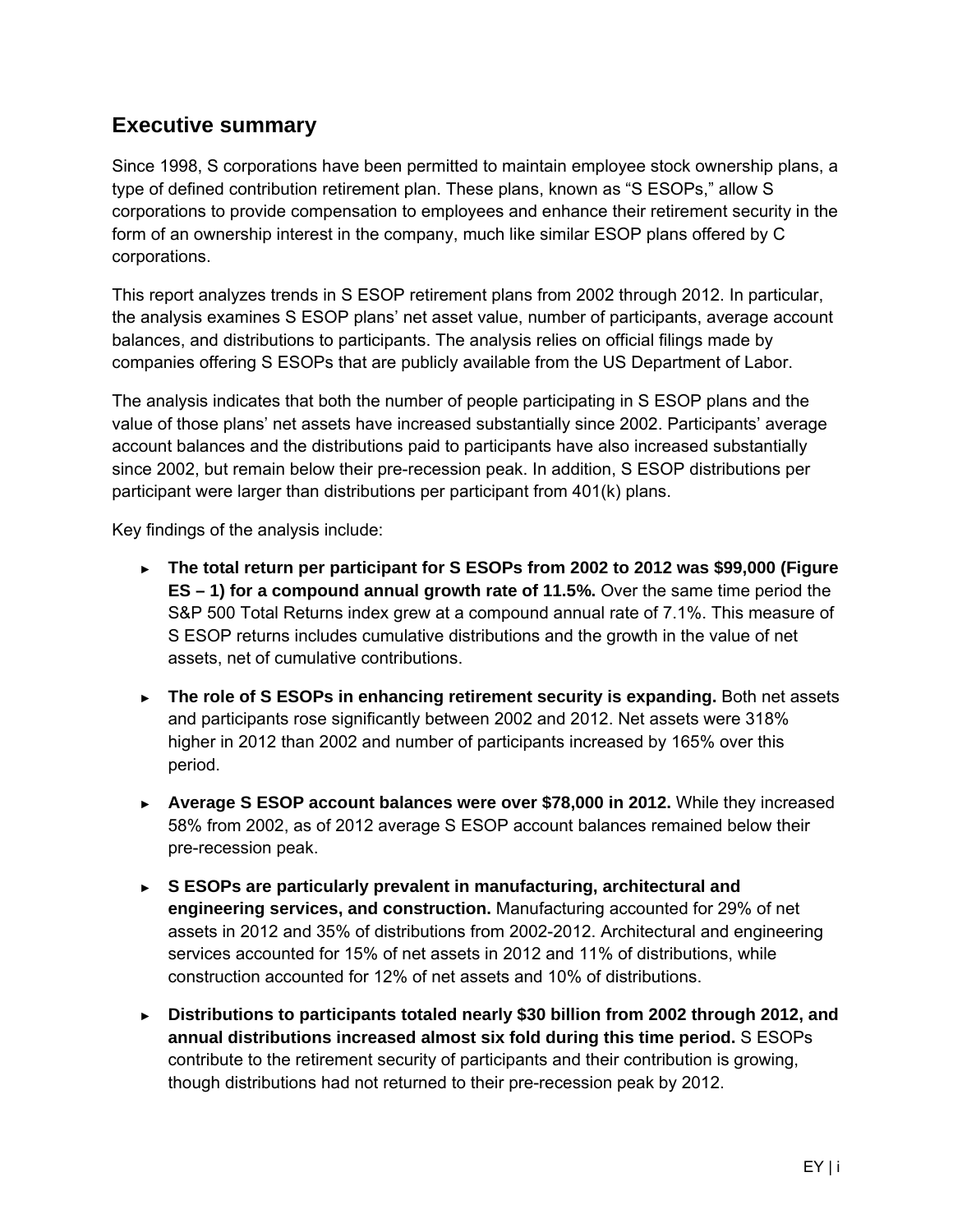- ► **S ESOPs provide higher distributions per participant than 401(k) plans.** From 2002 through 2012, distributions per participant were 56% higher for S ESOPs than for 401(k) plans.
- ► **S ESOP companies are more likely to offer an additional retirement plans than all private sector establishments are to offer a single retirement plan.** 100% of S ESOPS offer at least one retirement plan and 65% of S ESOP companies offer an additional retirement plan, while only 45% of all establishments offer any retirement plan.

\$0 \$10,000 \$20,000 \$30,000 \$40,000 \$50,000 \$60,000 \$70,000 \$80,000 \$90,000 \$100,000 2002 2003 2004 2005 2006 2007 2008 2009 2010 2011 2012 Nominal dollars

**Figure ES – 1. Per participant total return for S ESOPs maintained by companies filing in 2002 and 2012.** 

Source: EY analysis using Department of Labor data.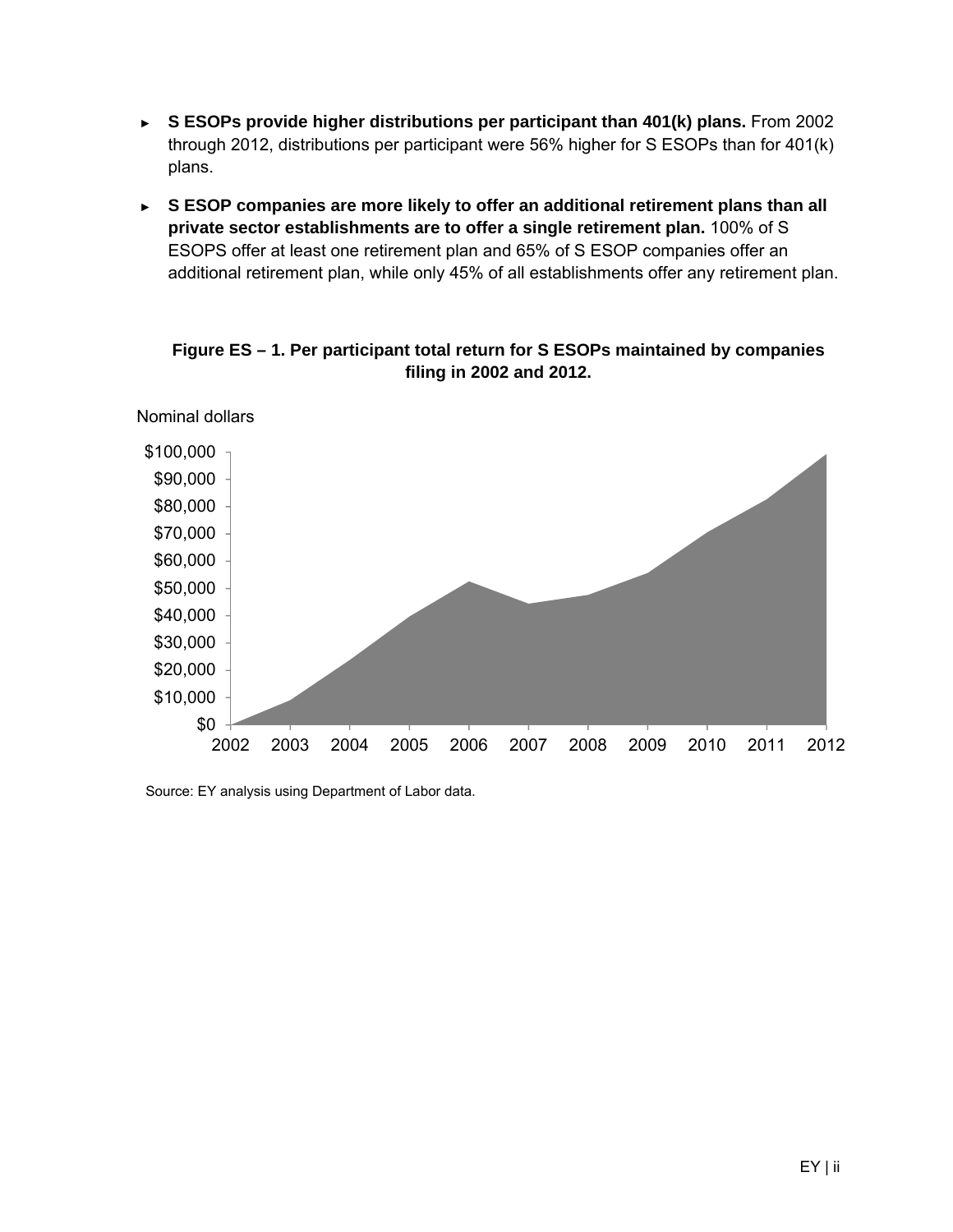# **Contents**

| IV. Total return to participants and S ESOPs as a part of the overall retirement package 10 |  |
|---------------------------------------------------------------------------------------------|--|
|                                                                                             |  |
|                                                                                             |  |
|                                                                                             |  |
| V.                                                                                          |  |
|                                                                                             |  |
|                                                                                             |  |
|                                                                                             |  |
|                                                                                             |  |
|                                                                                             |  |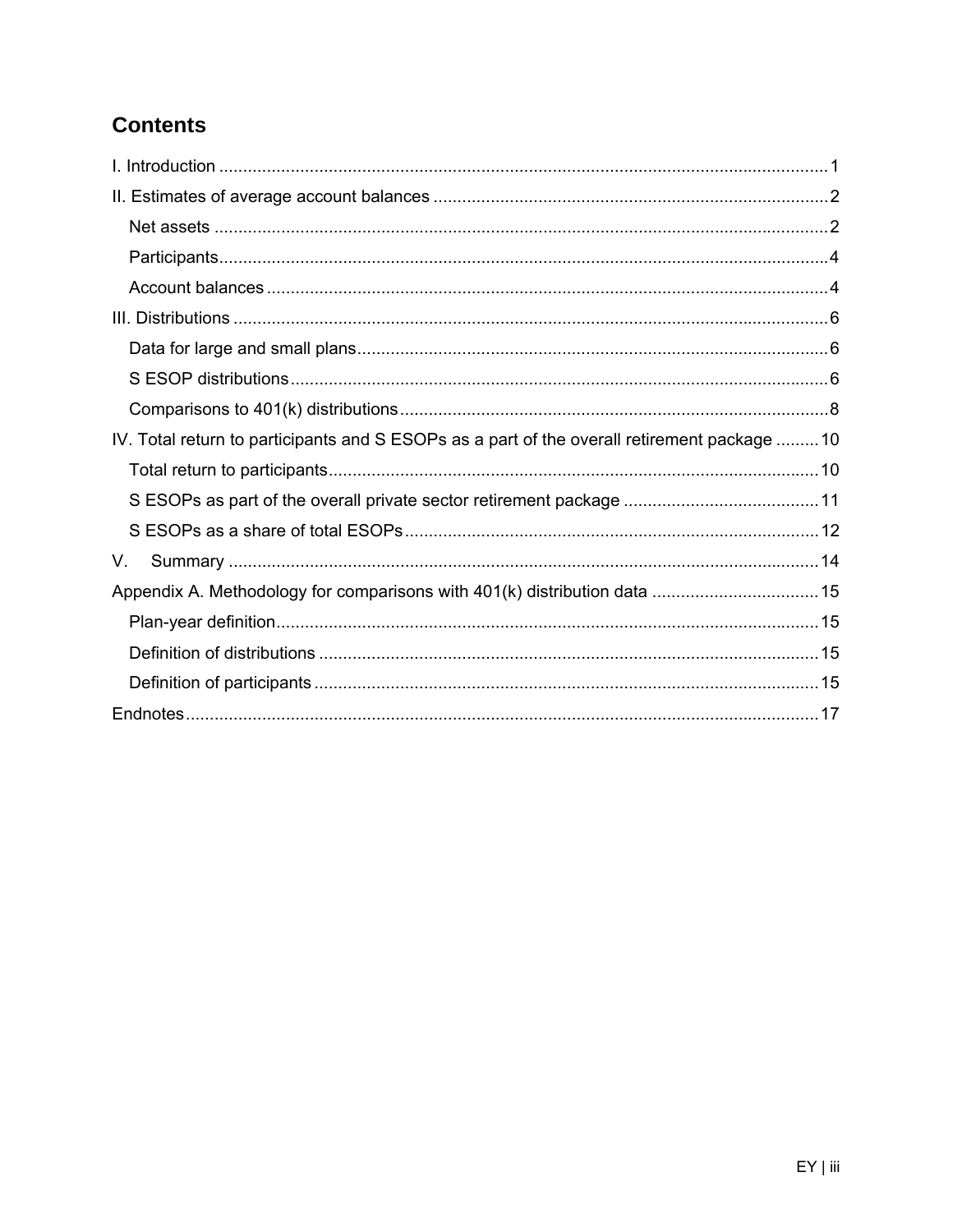# **Contribution of S ESOPs to participants' retirement security**

# **I. Introduction**

Since 1998, S corporations have been permitted to maintain employee stock ownership plans, a type of defined contribution retirement plan previously only available for C corporations. These plans, known as S ESOPs, allow S corporations to provide compensation and enhance the retirement security of employees in the form of an ownership interest in the company, much like similar ESOP plans offered by C corporations.

This report analyzes trends in S ESOPs from 2002 through 2012, focusing specifically on plan net assets, participants, average account balances, distributions to participants, total return to participants, and S ESOPs' role in the private sector retirement context. The analysis relies on official Form 5500 filings made by companies offering S ESOPs. The Department of Labor makes these data publicly available. Since data on S ESOPs are not provided separately in Department of Labor summaries, this analysis relied on data submitted in companies' Form 5500 filings. Duplicates were removed and updated filings were moved to the appropriate plan year.

Data on net assets and participants confirm that the role of S ESOPs in helping to enhance retirement security was increasing during the most of the 2002 through 2012 period analyzed by this report. Distributions increased steadily in recent years and significantly since 2002, but as of 2012 remained below their pre-recession peak. Distributions per participant from 2002 through 2012 were higher for S ESOPs than 401(k) plans. On a per participant basis, total return for S ESOPs for which filings were made in 2002 and 2012 was \$99,000 for a 11.5% compound annual growth rate. In addition, 65% of companies offering an S ESOP also offer a second retirement plan.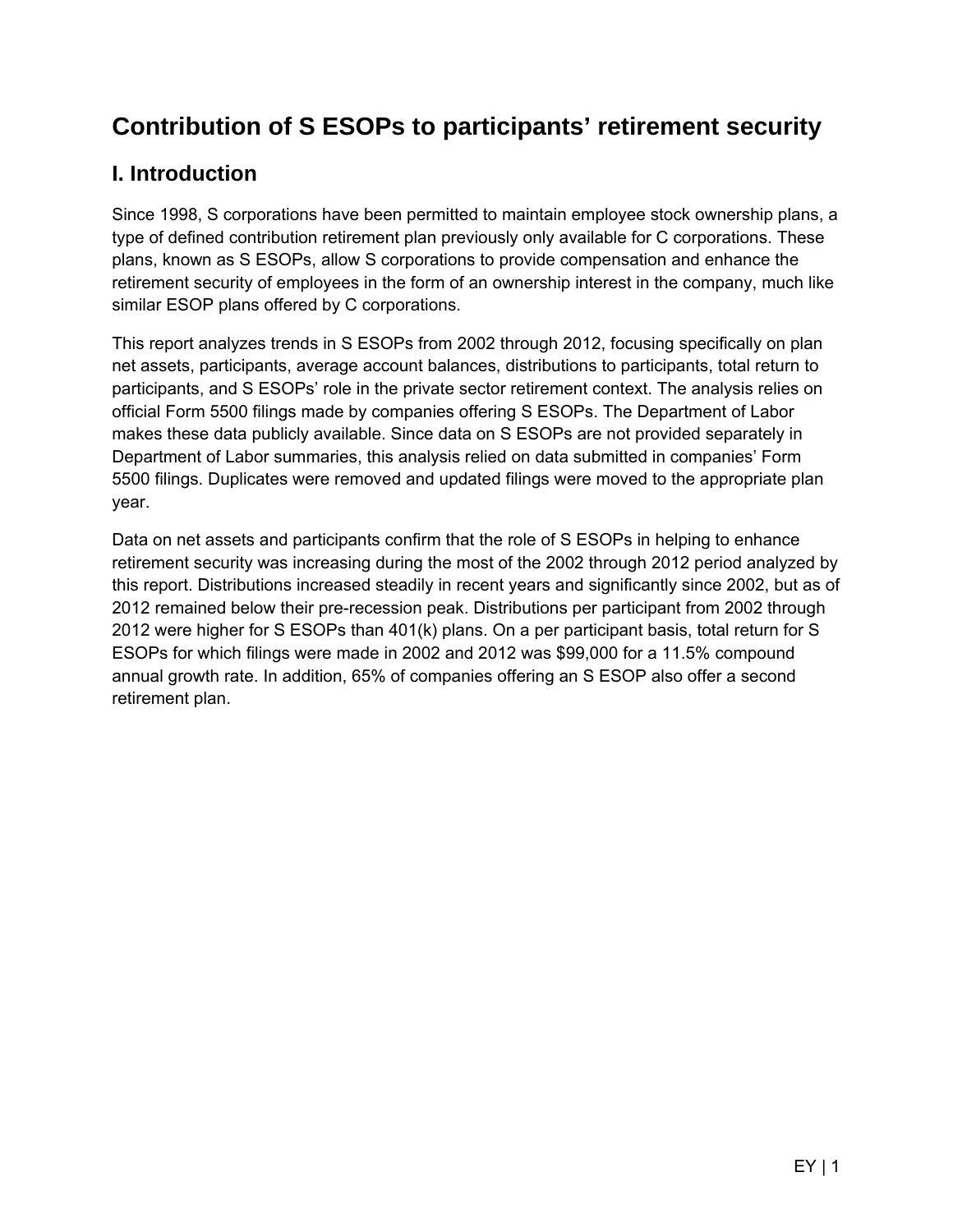## **II. Estimates of average account balances**

#### **Net assets**

S corporations offering an ESOP are required to report end of year net assets. Net assets increased 318% from 2002 through 2012 and 65% from 2006 through 2012. The compound annual growth rate was 15% over this period. With the exception of the Great Recession, net assets in S ESOP plans consistently increased over the time period, and peaked in 2012. This trend is summarized in Figure 1.



**Figure 1. Total S ESOP net assets, 2002-2012** 

Note: Net assets by industry are for plans with 2012 start dates. Source: EY analysis using Department of Labor data.

Manufacturing; professional, scientific, and technical services; and construction account for the largest shares with wholesale and retail rounding out the top five industries with the highest S ESOP net assets. The diversity of the top industries suggests that S ESOPs affect a broad spectrum of individuals working in different industries.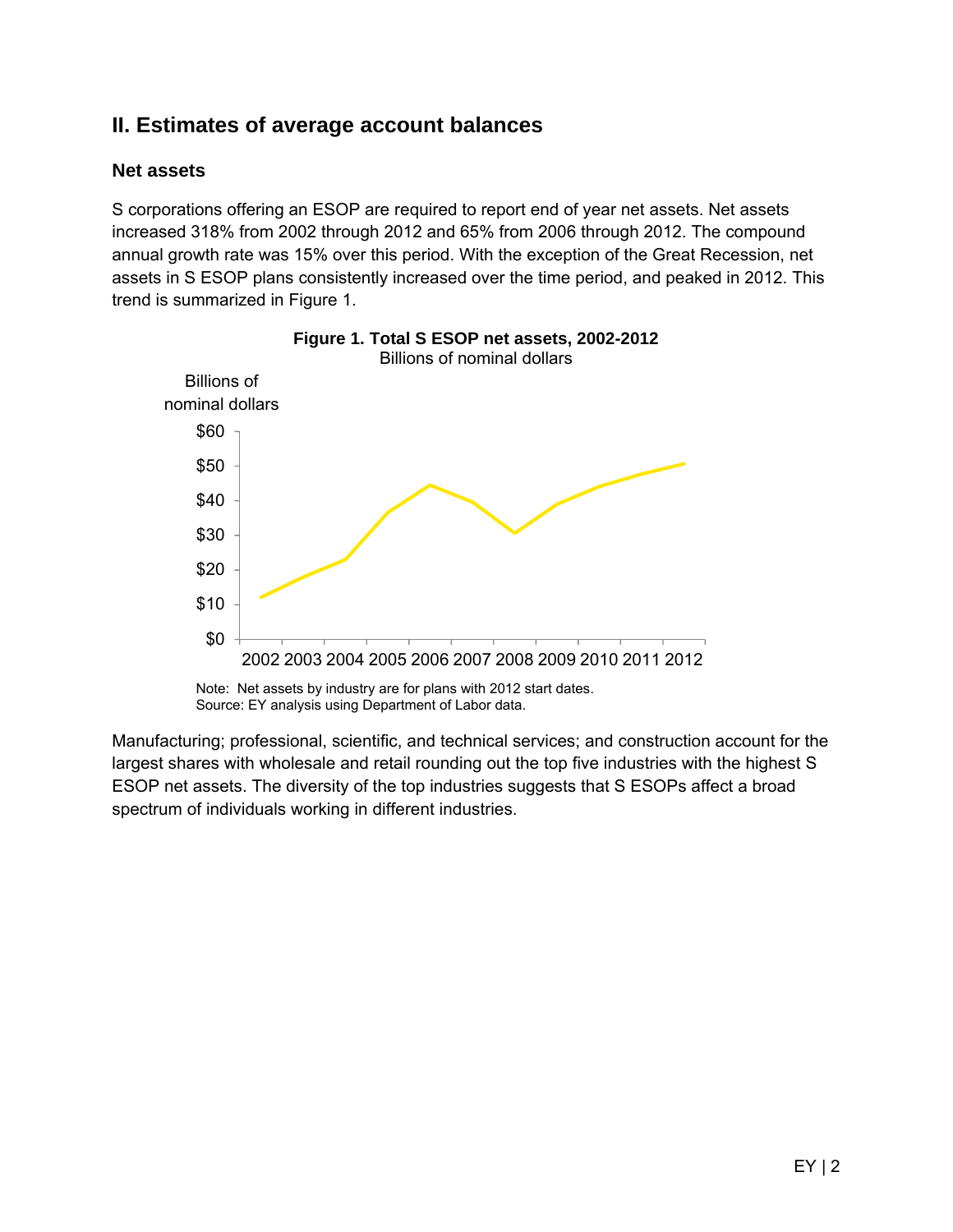| Table 1. Total S ESOP net assets, 2012 |  |
|----------------------------------------|--|
| Billions of nominal dollars            |  |

| <b>Industry</b>                                                     | <b>Net assets</b> |
|---------------------------------------------------------------------|-------------------|
| Manufacturing                                                       | \$14.8            |
| Professional, scientific, and technical services                    | 10.3              |
| Construction                                                        | 6.3               |
| Wholesale trade                                                     | 5.6               |
| Retail trade                                                        | 5.5               |
| Finance and insurance                                               | 2.7 <sub>1</sub>  |
| Management of companies and enterprises                             | 1.4               |
| Administrative, support, waste management, and remediation services | 1.0               |
| Health care and social assistance                                   | 0.6               |
| Transportation and warehousing                                      | 0.6               |
| Real estate and rental and leasing                                  | 0.5               |
| Other services (except public administration)                       | 0.4               |
| Agriculture, forestry, fishing, and hunting                         | 0.3               |
| Mining                                                              | 0.3 <sub>1</sub>  |
| Information                                                         | 0.2 <sub>1</sub>  |
| Arts, entertainment, and recreation                                 | 0.2               |
| Accommodation and food services                                     | 0.0               |
| <b>Educational services</b>                                         | 0.0               |
| Utilities                                                           | 0.0               |

Note: Net assets by industry are for plans with 2012 start dates. Industry is defined by 2-digit North American Industry Classification System (NAICS) code.

Source: EY analysis using Department of Labor data.

Professional, scientific, and technical services (NAICS 2-digit code 54) comprise a large portion of S ESOP net assets. This is a very broad industry category, encompassing everything from management consulting to translation services. However a majority of the S ESOP assets (74%) in the professional, scientific and technical services industry are in the plans of architectural and engineering services firms. Architectural and engineering services accounted for 15% of all S ESOP net assets. Table 2 details the breakdown of S ESOP assets within the professional, scientific, and technical services industry.

|                                                     |                   | <b>Net assets</b> |
|-----------------------------------------------------|-------------------|-------------------|
| <b>Industry</b>                                     | <b>Net assets</b> | share             |
| Architectural, engineering, and related services    | \$7.7             | 74%               |
| Consulting, research, design, and computer services | \$0.9             | 9%                |
| Advertising and public relations                    | \$0.1             | 1%                |
| Legal and accounting                                | \$0.1             | 1%                |
| Other                                               | \$1.5             | 15%               |
| <b>Total</b>                                        | \$10.3            | 100%              |

**Table 2. Net assets for professional, scientific, and technical services, 2012**  Billions of nominal dollars

Note: Net assets by industry are for plans with 2012 start dates. "Other" includes marketing research, public opinion polling, photographic services, translation and interpretation services, veterinary services, and all other professional, scientific, and technical services. Investment firms are not included in this industry. Source: EY analysis using Department of Labor data.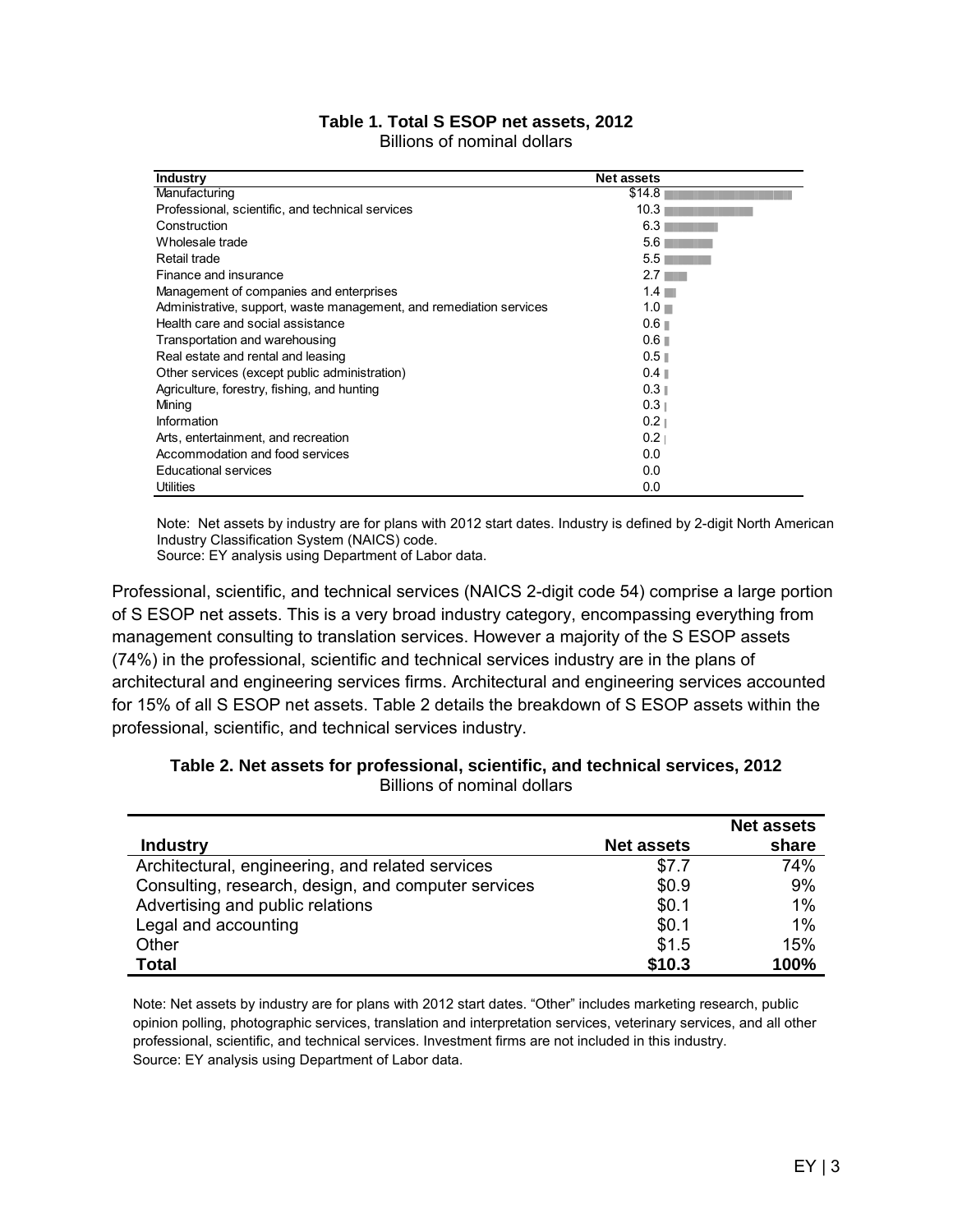#### **Participants**

Plans must report the number of participants with account balances, which includes all participants who have made or received a contribution in the current year or any prior year. In addition to active participants with account balances, this can include retired participants, separated participants, and deceased participants whose beneficiaries are receiving or entitled to receive future benefits. As shown in Figure 2, the number of S ESOP participants increased by 165% from 2002 through 2012. Part of this rise was due to a 41% increase in the number of S corporations offering ESOPs. Over time, existing S ESOPs that continue to offer the plan to new employees will have a higher number of participants with an account balance as employees retire or leave and are replaced by new employees who participate in the plan. The number of participants with account balances essentially remained flat, falling slightly during the Great Recession but has continued to grow since then and reached a historic high in 2012.





Note: Includes all participants with account balances. For companies offering multiple ESOPs, the plan with the maximum number of participants is assumed to include all unique participants across plans. Source: EY analysis using Department of Labor data.

Taken together, the data on net assets and number of participants suggest that the role of S ESOPs in helping to enhance retirement security is expanding. In both cases, growth slowed due to the Great Recession, but has since rebounded. This suggests that S ESOPs will likely become increasingly important as more participants move into retirement, new employees become active participants, and additional contributions are made to S ESOPs.<sup>1</sup>

#### **Account balances**

Average account balances in 2012 were estimated using the data from the Form 5500 on end of year net assets and the estimate of participants with account balances (as shown in Figure 2). This measure estimates the net assets held by the average participant across all S ESOP plans. While end of year net assets does not necessarily equal the sum of assets allocated to individual participants, net assets provide the best available estimate.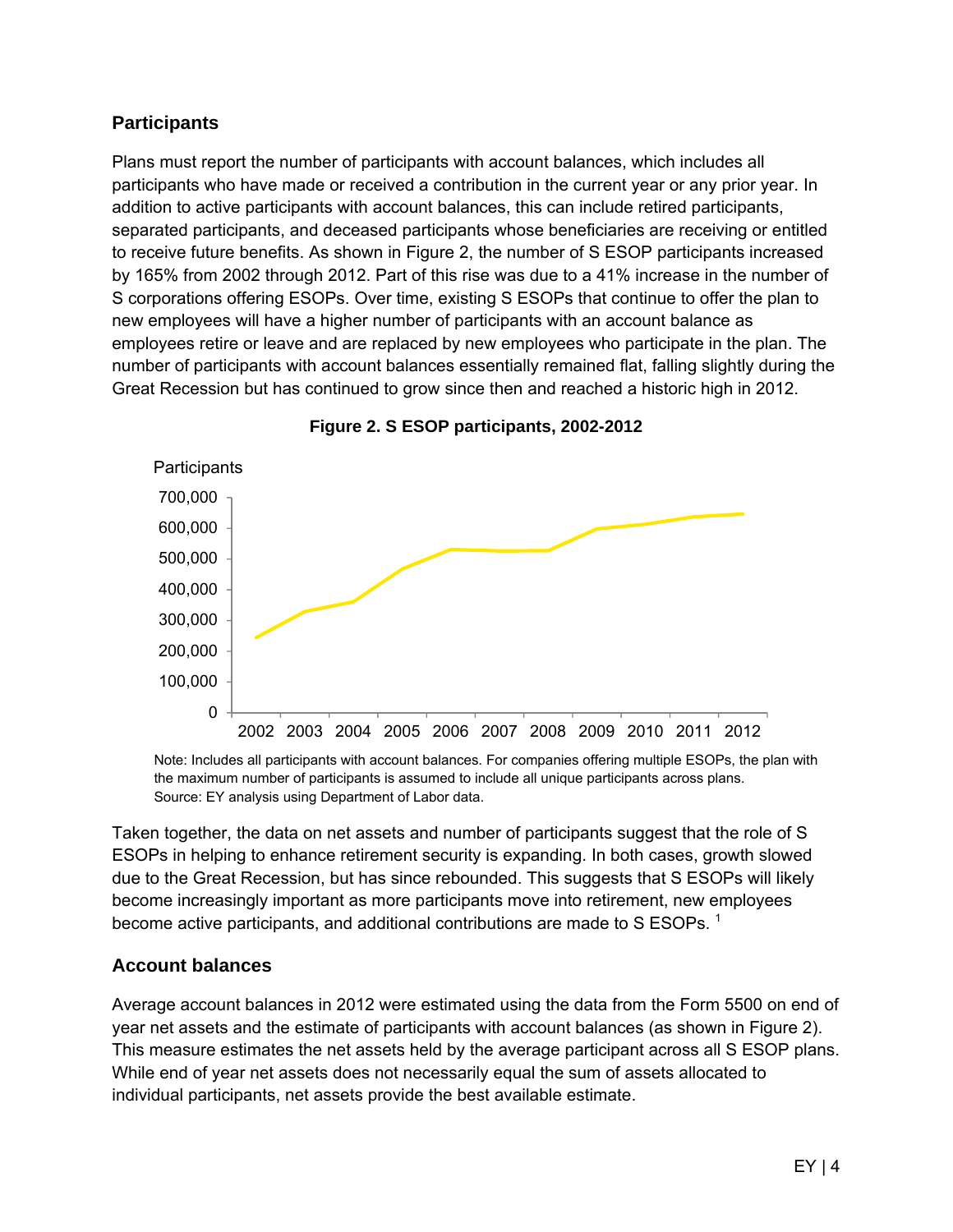The primary difference between net assets and account balances is in the case of leveraged S ESOPs. A leveraged S ESOP uses loans to purchase company shares, which are not immediately allocated to participants. Instead, they are held by the ESOP trust and are allocated to participants' ESOP accounts as the loan is repaid. When newly acquired asset values equal the liability incurred to acquire them, there is no discrepancy between net assets and assets allocated to participants. Potential differences arise as the values of unallocated shares change before the loan has been repaid. The analysis assumes that, in aggregate, plan liabilities offset unallocated plan assets.

Table 3 below shows net assets, participants with account balances, estimated average account balances, and the percent of all private sector establishments with the same number of employees offering any retirement plan in 2012 by a company's size as measured by employment.<sup>2</sup> This provides an indication of the prevalence of S ESOPs at various firm sizes (as measured by employment). In 2012, 41% of participants with account balances (268 thousand) are estimated to be at firms with fewer than 500 employees. This suggests that S ESOPs play a significant role in the retirement security of employees of businesses with different sizes. The average account balance in 2012 was \$78,000, a 58% increase from 2002 but still below the pre-recession peak.

| <b>Estimated</b><br>employees | S ESOP net<br>assets (billions<br>of nominal<br>dollars) | <b>S ESOP</b><br>participants<br>with account<br>balances<br>(thousands) | <b>SESOP</b><br>estimated<br>average<br>account<br>balances | <b>Percent of all</b><br>private<br>establishments<br>offering a<br>retirement plan |
|-------------------------------|----------------------------------------------------------|--------------------------------------------------------------------------|-------------------------------------------------------------|-------------------------------------------------------------------------------------|
| Less than 50                  | \$1.7                                                    | 27                                                                       | \$61,000                                                    | 42%                                                                                 |
| 50 to 99                      | \$3.5                                                    | 46                                                                       | \$76,000                                                    | 70%                                                                                 |
| 100 to 499                    | \$13.7                                                   | 195                                                                      | \$70,000                                                    | 76%                                                                                 |
| More than 500                 | \$31.8                                                   | 378                                                                      | \$84,000                                                    | 91%                                                                                 |
|                               | \$50.7                                                   | 646                                                                      | \$78,000                                                    | 45%                                                                                 |

#### **Table 3. Estimated S ESOP account balances by number of employees, 2012**

Note: Estimated account balances are calculated by dividing net plan assets by participants with account balances. Brill (2012) reports a correlation coefficient of 0.9 between employment and active participants and that the number of employees is, on average, 40% higher than the number of active participants.<sup>3</sup> Therefore, estimated employment was calculated by increasing reported active participants by 40%. Source: EY analysis using Department of Labor data.

Table 3 also includes data from the US Department of Labor's March 2012 National Compensation Survey that shows that employees at similarly-sized establishments are less likely to have access to employer-based retirement plans.<sup>4</sup> Overall, just 45% of all private sector establishments offered any retirement plan while 100% of S ESOP companies, by definition, offer at least one retirement plan (the S ESOP). S ESOP companies differentiate themselves from other businesses not just by offering employee ownership, but also by providing greater access to employer-based retirement plans.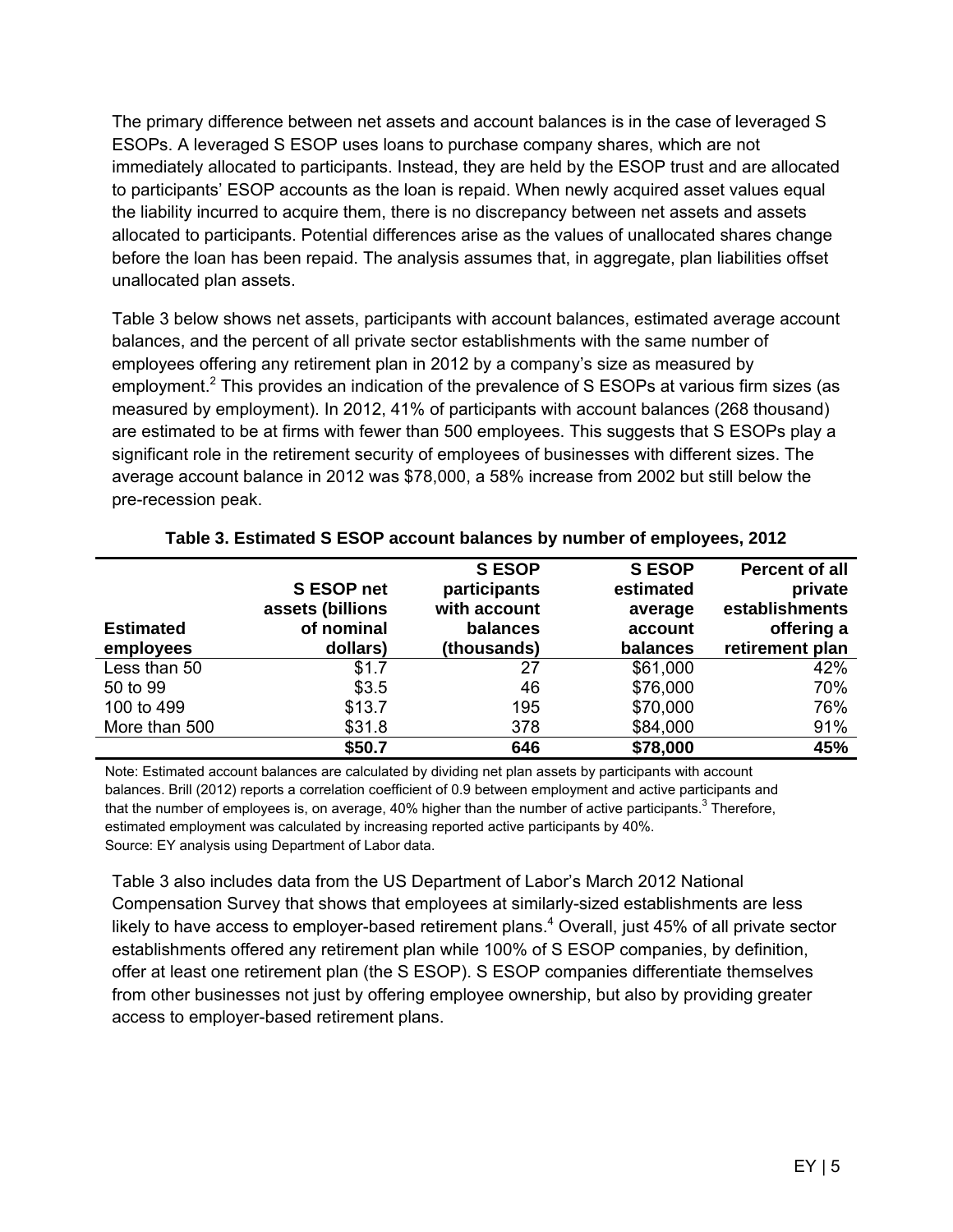## **III. Distributions**

Distributions provide important insight into the impact of S ESOPs as they capture the income actually received by plan participants. Over time the value of an account can vary. However, for participants receiving distributions, it is the amount of the distribution that represents the benefit they ultimately receive from an S ESOP. Some S ESOP distributions are rolled over into another retirement plan where they will be invested and serve as the foundation for additional retirement security. Other S ESOP distributions will be used to pay for living expenses or moved to non-tax-exempt accounts.

#### **Data for large and small plans**

Financial data for large plans with 100 or more participants is reported separately from data for small plans. Large plans are required to separately report benefits paid directly to participants or beneficiaries (including direct rollovers), payments to insurance carriers, and other payments to providers of welfare benefits. Small plans simply report total benefits paid (including direct rollovers). For each year included in the analysis, S ESOP payments to insurance carriers and other payments to providers of welfare benefits were 0.5% or less of benefits paid directly to participants or beneficiaries by large plans. This analysis assumes that payments by small plans to non-participants or non-beneficiaries were similarly immaterial.

#### **S ESOP distributions**

From 2002 through 2012, S ESOP distributions totaled almost \$30 billion. Since 2002, annual distributions have increased 481% from \$645 million to more than \$3.7 billion. While distributions in 2012 were still below the 2006 peak of \$3.8 billion, annual distributions have increased every year since 2009, as illustrated in Figure 3.

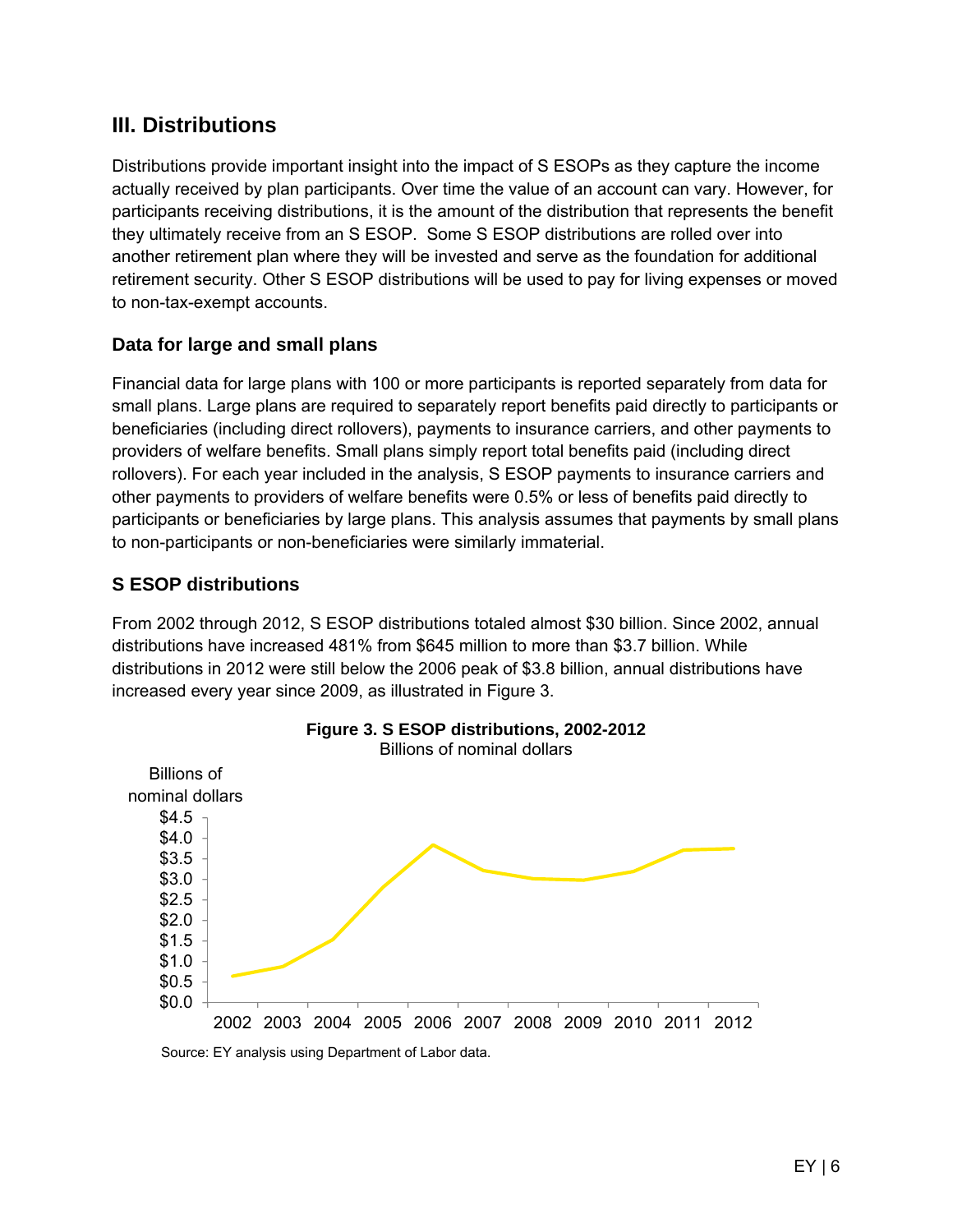Table 4 details S ESOP distributions by 2-digit NAICS code from 2002 through 2012. Manufacturing and professional, scientific, and technical services alone accounted for more than half of total distributions in this time period. The top five industries also included retail, construction, and wholesale. The data on distributions show that participants from a broad range of industries received retirement income in the form of S ESOP distributions from 2002 through 2012.

| <b>Industry</b>                                                     | <b>Distributions</b> |
|---------------------------------------------------------------------|----------------------|
| Manufacturing                                                       | \$10.3               |
| Professional, scientific, and technical services                    | 5.3                  |
| Retail trade                                                        | 3.6                  |
| Construction                                                        | 3.1                  |
| Wholesale trade                                                     | 2.6                  |
| Finance and insurance                                               | 1.5                  |
| Management of companies and enterprises                             | 1.0                  |
| Real estate and rental and leasing                                  | $0.4 \blacksquare$   |
| Transportation and warehousing                                      | 0.3                  |
| Health care and social assistance                                   | 0.3                  |
| Administrative, support, waste management, and remediation services | $0.2 \parallel$      |
| Other services (except public administration)                       | $0.2 \parallel$      |
| Accommodation and food services                                     | 0.2 <sub>1</sub>     |
| Information                                                         | 0.2 <sub>1</sub>     |
| Agriculture, forestry, fishing, and hunting                         | 0.1                  |
| Mining                                                              | 0.1                  |
| <b>Educational services</b>                                         | 0.1                  |
| Utilities                                                           | 0.1                  |
| Arts, entertainment, and recreation                                 | 0.0                  |
| Not classified*                                                     | 0.0                  |

#### **Table 4. S ESOP distributions by 2-digit NAICS code, 2002-2012**  Billions of nominal dollars

 \*Not classified indicates records that included a non-NAICS code or left the item blank. Source: EY analysis using Department of Labor data.

As with net assets, professional, scientific, and technical services (NAICS 2-digit code 54) comprise a large portion of S ESOP distributions. Architectural and engineering services accounted for 11% of all S ESOP distributions from 2002 through 2012, and Table 5 shows that the vast majority of 2012 distributions within NAICS code 54 went to participants in architectural and engineering services firms.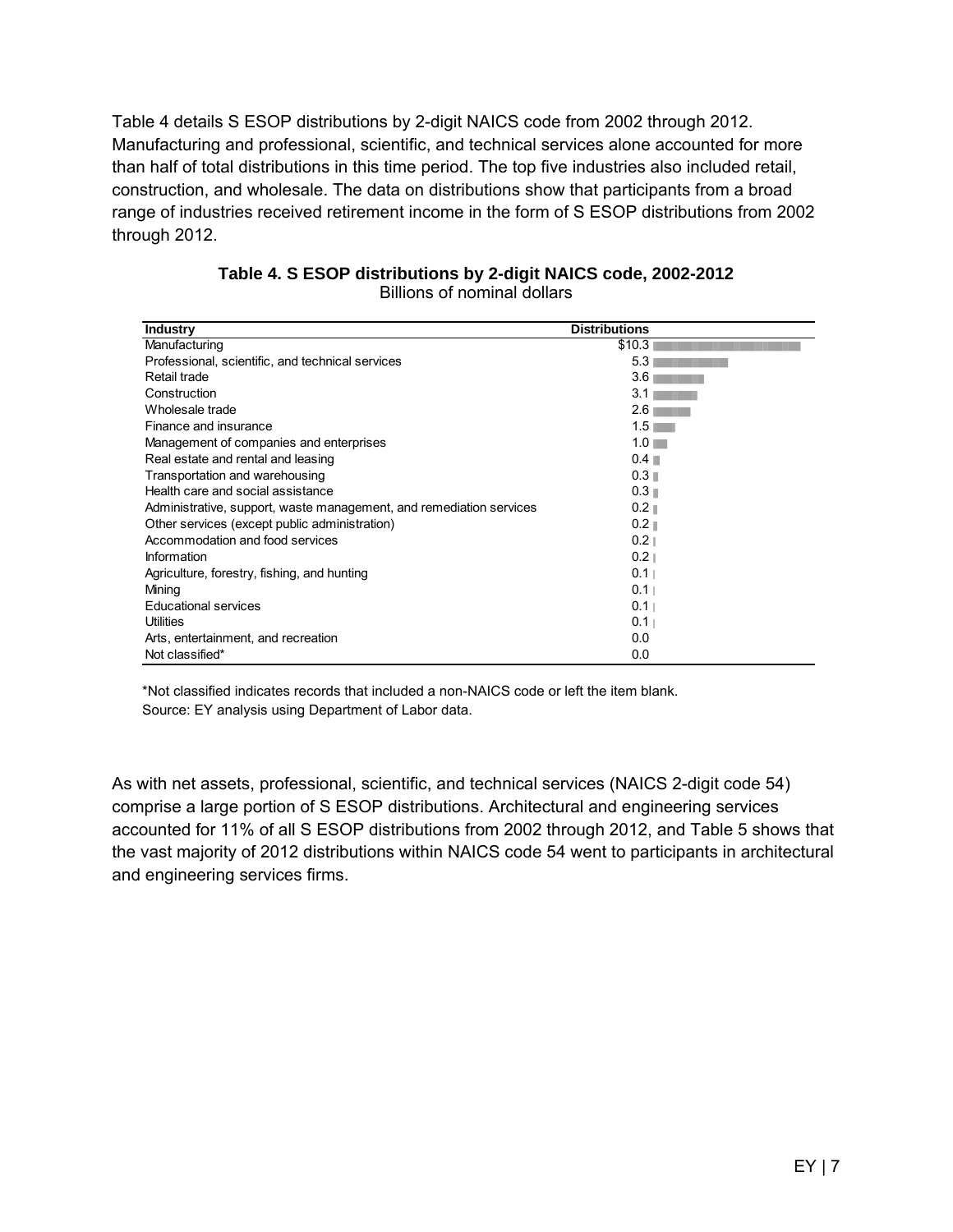#### **Table 5. Detailed distributions for professional, scientific, and technical services, 2012**  Billions of nominal dollars

|                                                     |                      | <b>Distributions</b> |
|-----------------------------------------------------|----------------------|----------------------|
| <b>Industry</b>                                     | <b>Distributions</b> | share                |
| Architectural, engineering, and related services    | \$0.5                | 68%                  |
| Consulting, research, design, and computer services | \$0.2                | 20%                  |
| Advertising and public relations                    | \$0.0                | 2%                   |
| Legal and accounting                                | \$0.0                | 1%                   |
| Other                                               | \$0.1                | 9%                   |
| <b>Total</b>                                        | \$0.8                | 100%                 |

Note: "Other" includes marketing research, public opinion polling, photographic services, translation and interpretation services, veterinary services, and all other professional, scientific, and technical services. Investment firms are not included in this industry.

Source: EY analysis using Department of Labor data.

#### **Comparisons to 401(k) distributions**

#### **Data comparability**

Distributions from S ESOP plans were compared with data on distributions from 401(k) plans as reported in the Department of Labor's annual Private Pension Plan Bulletin Abstracts Table D3. The Private Pension Plan Bulletin Abstracts do not include information on S ESOPs specifically, only ESOPs generally. Form 5500 data are generally organized according to plan-year start date while the Private Pension Plan Bulletins summarize the data based on plan-year end date. To ensure that this analysis was not materially impacted by this timing discrepancy, year-lag comparisons were also used and are reported. Other minor potential discrepancies include the definition of distributions and participants. A detailed discussion of the methodology for comparisons with the Private Pension Plan Bulletins 401(k) data is included in the Appendix.

#### **Distributions per participant**

S ESOPs distribute more on a per participant basis than 401(k) plans. From 2002 through 2012, S ESOP participants received an annual average of \$5,000, while 401(k) plans distributed an annual average of \$3,200. For the same number of total participants, S ESOPs distribute 56% more in retirement income. Using a year lag and comparing 2002 to 2011 Form 5500 data with 2003 to 2012 Bulletin data results in distributions per participant that are 53% higher for S ESOPs. Note that the average covers the entire time period and annual distributions per participant can vary considerably. For purposes of comparison with 401(k) data from the Private Pension Plan Bulletin Abstracts, total participants, which may include participants who have not yet made or received a contribution, were used.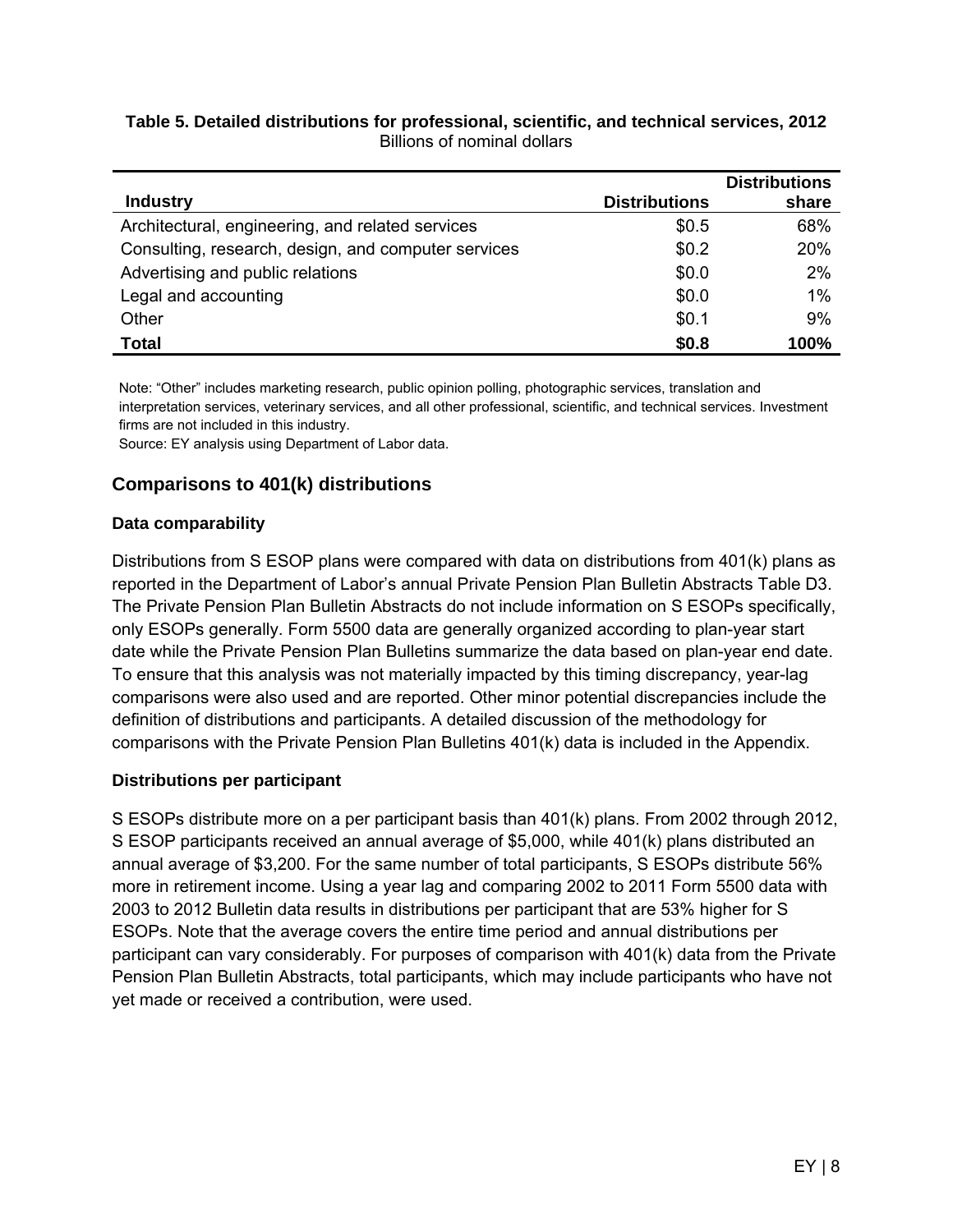

**Figure 4. S ESOP and 401(k) annual average distributions per participant, 2002-2012**

Note: Participants include active and retired or separated participants but excludes deceased participants whose beneficiaries are receiving or are entitled to receive future benefits. Plans using Form 5500 Short Form may include deceased participants. Distributions per participant were calculated as the total distributions from 2002-2012 divided by total annual participants from 2002-2012. Total participants include potential double-counting for employers with multiple retirement plans. Records in Form 5500 datasets are generally assigned to a year using plan-year start date, while the Private Pension Plan Bulletin uses planyear end date.

Source: EY analysis using US Department of Labor data.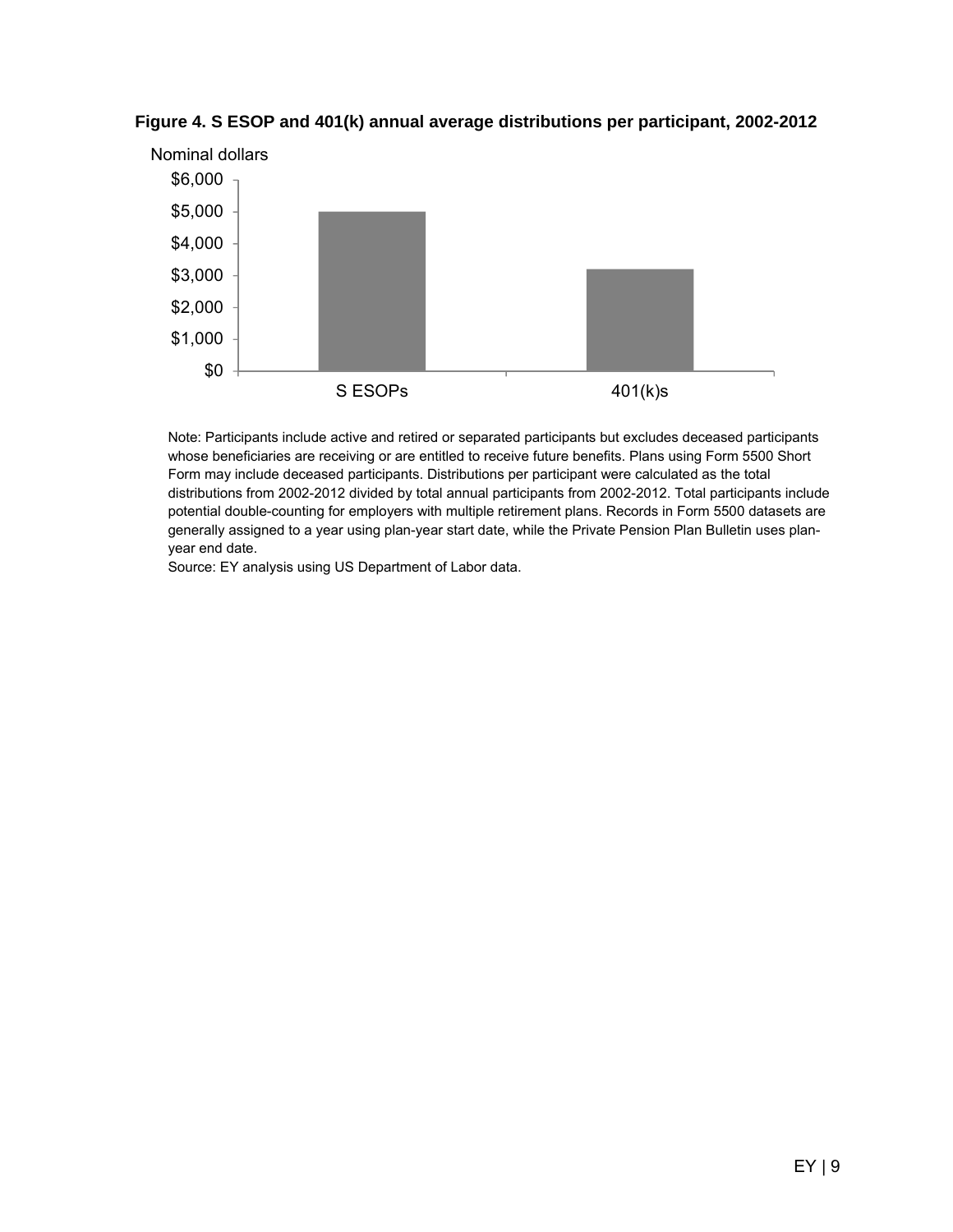## **IV. Total return to participants and S ESOPs as a part of the overall retirement package**

#### **Total return to participants**

Data from all companies that filed an S ESOP Form 5500 in every year from 2002 to 2012 were used to estimate the total return to participants in S ESOP plans. The estimate uses the gain in net assets from 2002 through 2012 plus the cumulative distributions from 2003 through 2012 less cumulative contributions from 2003 through 2012 to arrive at an estimate of the total return received by participants. Distributions and contributions from the year 2002 were not included because 2002 net assets are calculated after the year's distributions and contributions have been made. To control for the potential increase in S ESOP net assets that occurs through an expansion of participants rather than an increase in the value of the assets held in each participant's account, the total return was estimated on a per participant basis.

From 2002 through 2012, the total return was \$99,000 per participant, for an 11.5% compound annual growth rate. Since S ESOP distributions are analogous to dividends paid to the holders of corporate stock, this return was compared to the S&P 500 Total Return Index, which includes the value of company stock plus reinvested dividends. The S&P 500 Total Return Index had a compound annual growth rate of 7.1% from 2002 through 2012.<sup>5</sup> The Russell 2000 Total Returns Index grew at a compound annual rate of  $9.7\%$ .  $6$  Note that the S ESOP analysis does not assume reinvestment of distributions and only considers their value at the time of distribution. This suggests that participants in S ESOPs received a higher return than the overall market over this time period. The return to participants is shown in Figure 5.





Source: EY analysis using Department of Labor data.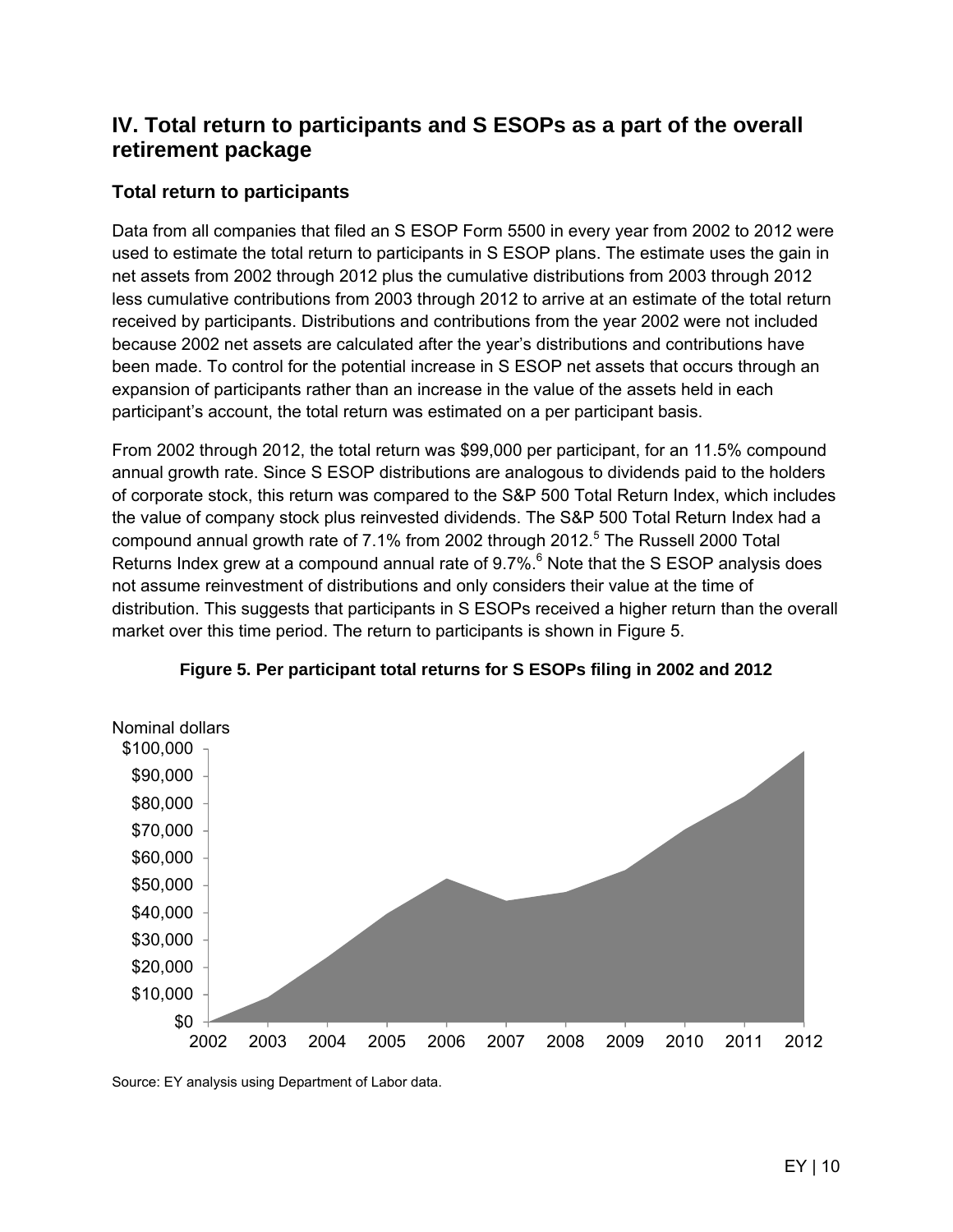#### **S ESOPs as part of the overall private sector retirement package**

For S corporations that offer an ESOP, it is typically the primary retirement plan offered. However, many companies that offer S ESOPs also offer other plans. Using reported employer identification numbers from S ESOP filings, other retirement plans offered by S ESOP companies were identified. When these additional plans are considered, S ESOP companies provided a total of \$73 billion in retirement assets and over \$5.5 billion in distributions in 2012. These assets and distributions came from S ESOPs, other defined contribution plans, and defined benefit plans. Table 6 details the 2012 assets, distributions, and participants by type of retirement plan for all plans offered by companies with an S ESOP.

#### **Table 6. Net assets, distributions, and participants by type of plan in S ESOP companies, 2012**

|                      | <b>SESOPS</b> | Other defined<br>contribution plans | <b>Defined benefit</b><br>plans |
|----------------------|---------------|-------------------------------------|---------------------------------|
| Net assets           | \$50.7        | \$19.2                              | \$3.2                           |
| <b>Distributions</b> | \$3.7         | \$1.6                               | \$0.2                           |
| <b>Participants</b>  | 646           | 367                                 | 67                              |
|                      |               |                                     |                                 |

Dollars in billions, participants in thousands

Note: Participants may or may not be the same individuals across plans. Participant figures for S ESOPs and other defined contribution plans include participants with account balances while the participant figure for defined benefit plans includes active participants, retired and separated participants receiving or entitled to receive future benefits, and beneficiaries of deceased participants receiving or entitled to receive future benefits. Source: EY analysis using Department of Labor data.

By definition, 100% of S ESOP companies offer a retirement plan, but 65% offer at least one other plan. Comparatively, only 45% of all private sector establishments offer any retirement plan. In other words, S ESOP companies are more likely to offer two plans as compared to private sector establishments. A potentially important caveat to this finding is that the participants across various employer plans could be different individuals.

Figure 6 shows the shares of total net assets, distributions, and participants in 2012 by plan type for companies offering an S ESOP.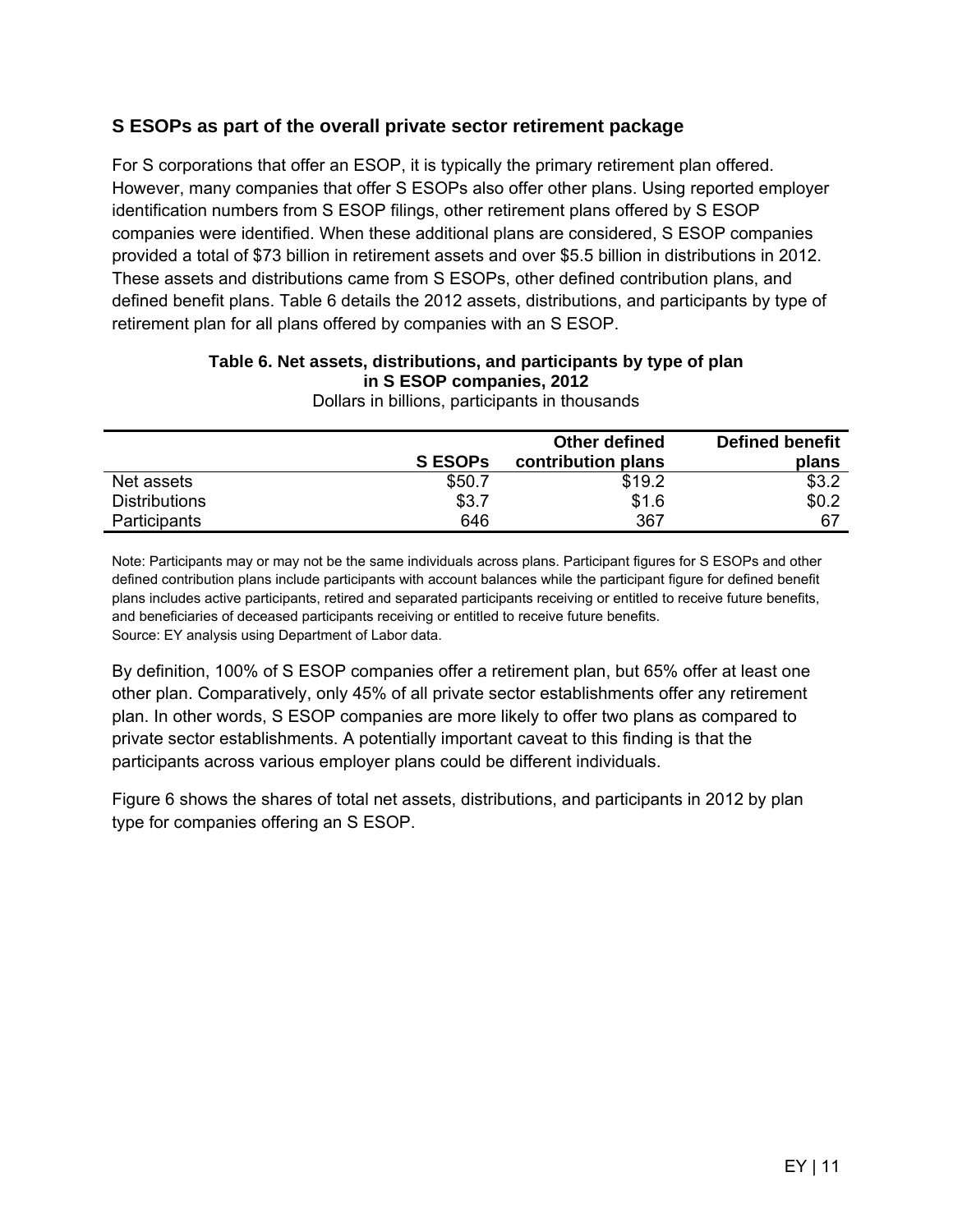

**Figure 6. Shares of net assets, distributions, and participants at S ESOP companies by plan type, 2012** 

Note: Participants may or may not be the same individuals across plans. Participant figures for S ESOPs and other defined contribution plans include participants with account balances while the participant figure for defined benefit plans includes active participants, retired and separated participants receiving or entitled to receive future benefits, and beneficiaries of deceased participants receiving or entitled to receive future benefits. Source: EY analysis using Department of Labor data.

It is important to note that even considering the full range of retirement plans offered by S ESOP companies does not capture the full set of retirement options available to their employees. In addition to the employer-based retirement plans provided by S ESOP companies, employees also have access to Social Security and Individual Retirement Accounts. Furthermore, employees who move between places of employment may have assets in an additional employer-based retirement plan. S ESOPs represent a significant addition to the general set of retirement options available to American workers.

### **S ESOPs as a share of total ESOPs**

From 2002 through 2012 S ESOPs accounted for an increasing share of all ESOPs. The number of S ESOPs expanded during this time, while total ESOPs (S corporation and C corporation) declined. In other words, as the number of retirement plans designed to provide opportunities for employee ownership fell overall, the number of S ESOPs increased. In 2002 S ESOPs were 22% of ESOP plans, but by 2012 they accounted for 42% of all ESOPs. For purposes of comparison with data on all ESOPs from the Private Pension Plan Bulletin Abstracts, S ESOPs with only one active, retired, or separated participant were excluded. This adjustment affects a negligible number of filings in recent years due to a statutory change that generally applies to S Corporation ESOPs effective for plan years beginning after December 31,  $2004.<sup>7</sup>$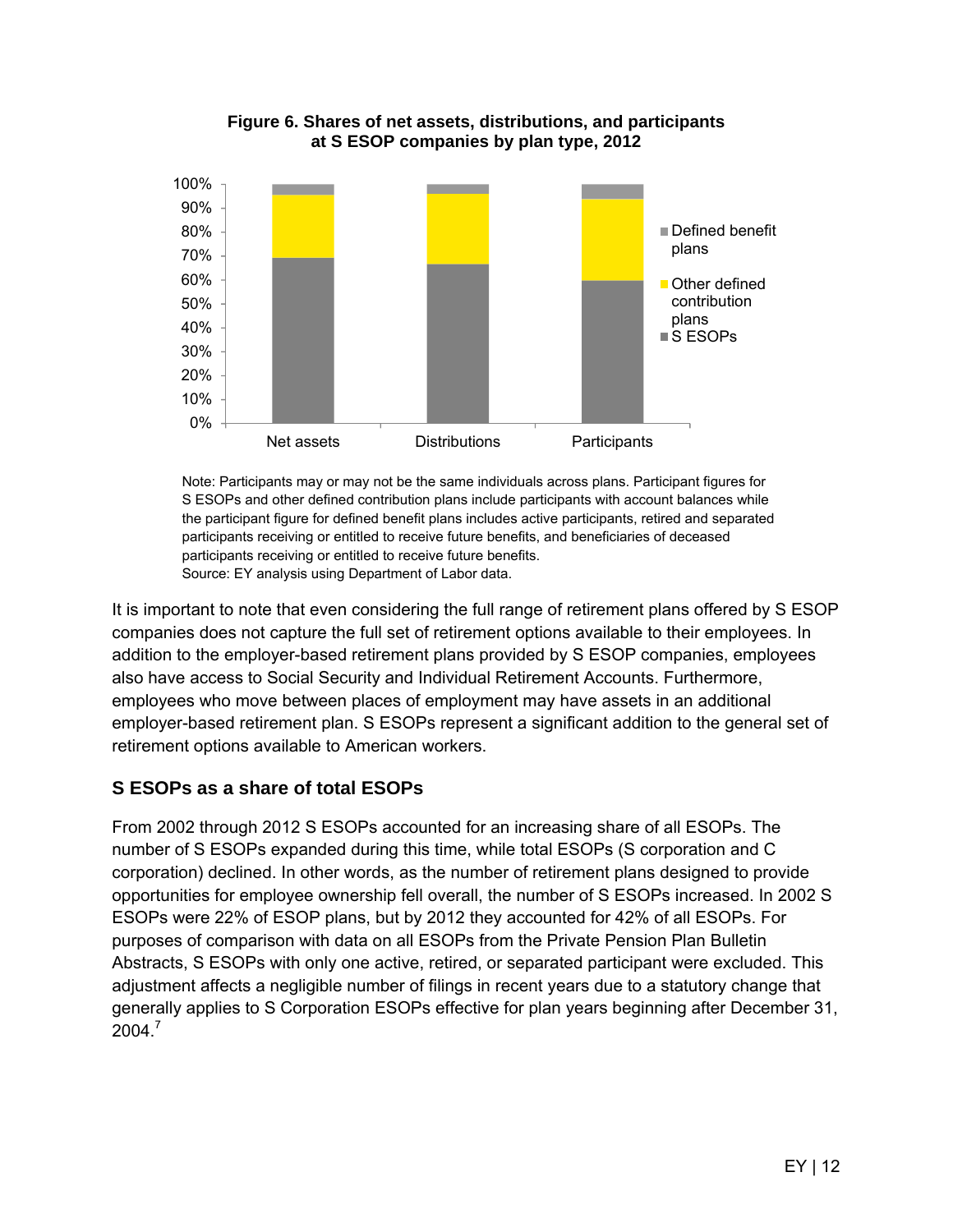

**Figure 7. Trends in ESOPs, 2002-2012 (other than plans covering 1 participant)** 

Note: ESOP summary statistics exclude plans covering one participant, defined as the active, retired, and separated participants. This adjustment affects a negligible number of filings in recent years due to a statutory change that generally applies to S Corporation ESOPs effective for plan years beginning after December 31, 2004. For comparison purposes, those plans were excluded from the S ESOP total. S ESOP filings that listed no net assets, distributions, or participants with account balances were also removed.

Source: EY analysis using Form 5500 and Private Pension Plan Bulletin Abstracts, 2002-2012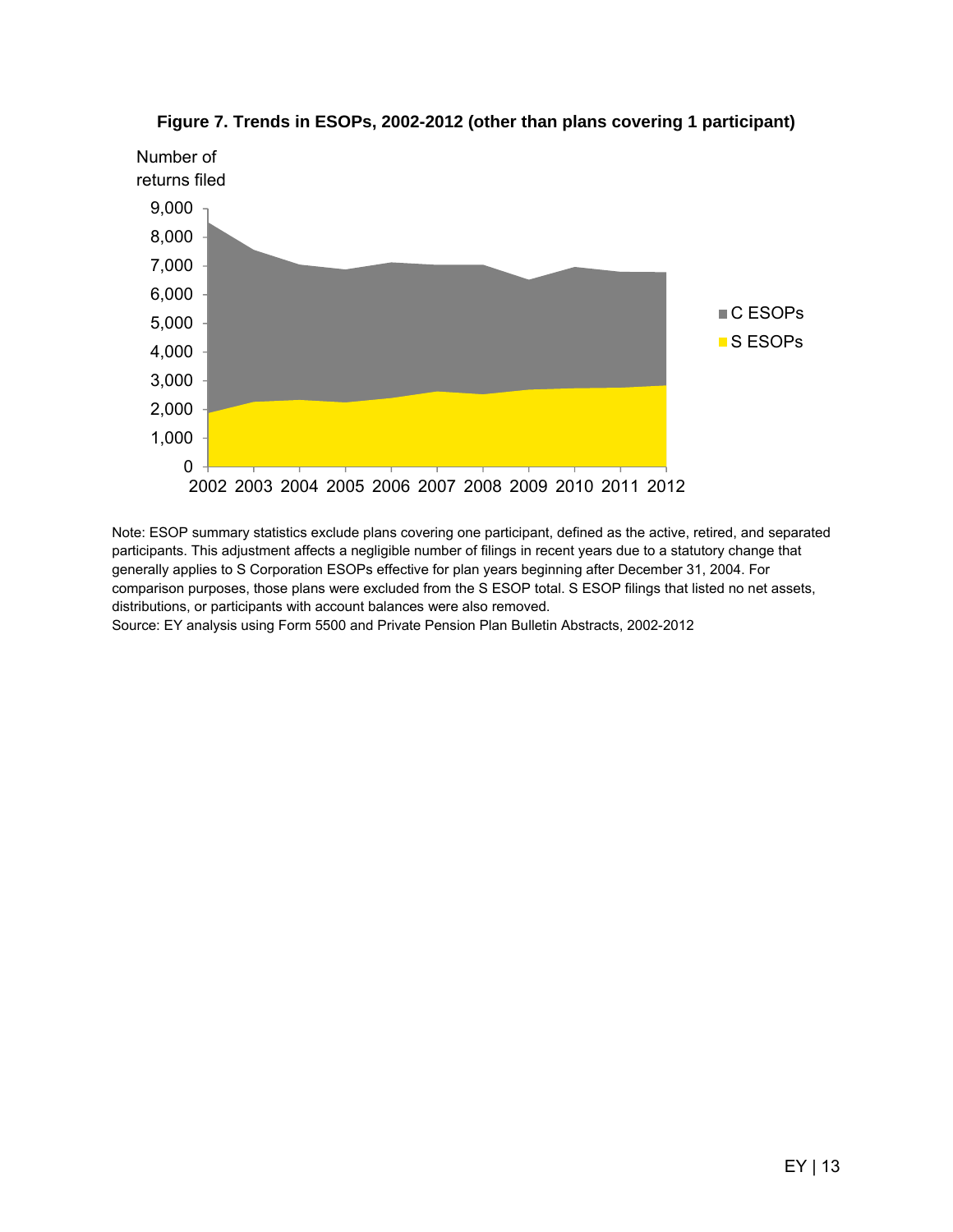# **V. Summary**

From 2002 through 2012, S ESOPs were expanding and playing a larger role in helping to enhance the retirement security of plan participants. Both plan net assets and participants increased substantially from 2002 through 2012. While distributions had not returned to their pre-recession peak by 2012, they have increased steadily during the economic recovery. In addition, distributions per participant during the period covered by the analysis were substantially higher for S ESOPs than 401(k) plans, indicating that S ESOPs make an important contribution to retirement income.

Perhaps most significantly, an analysis of the total return from S ESOPs on a per participant basis shows that S ESOPs significantly outperformed the market from 2002 through 2012. In addition, most S corporations that offer an ESOP also provide an additional retirement plan. Finally, while the total number of companies offering an ESOP fell from 2002 through 2008, more S corporations were offering a path for employee ownership through an ESOP plan.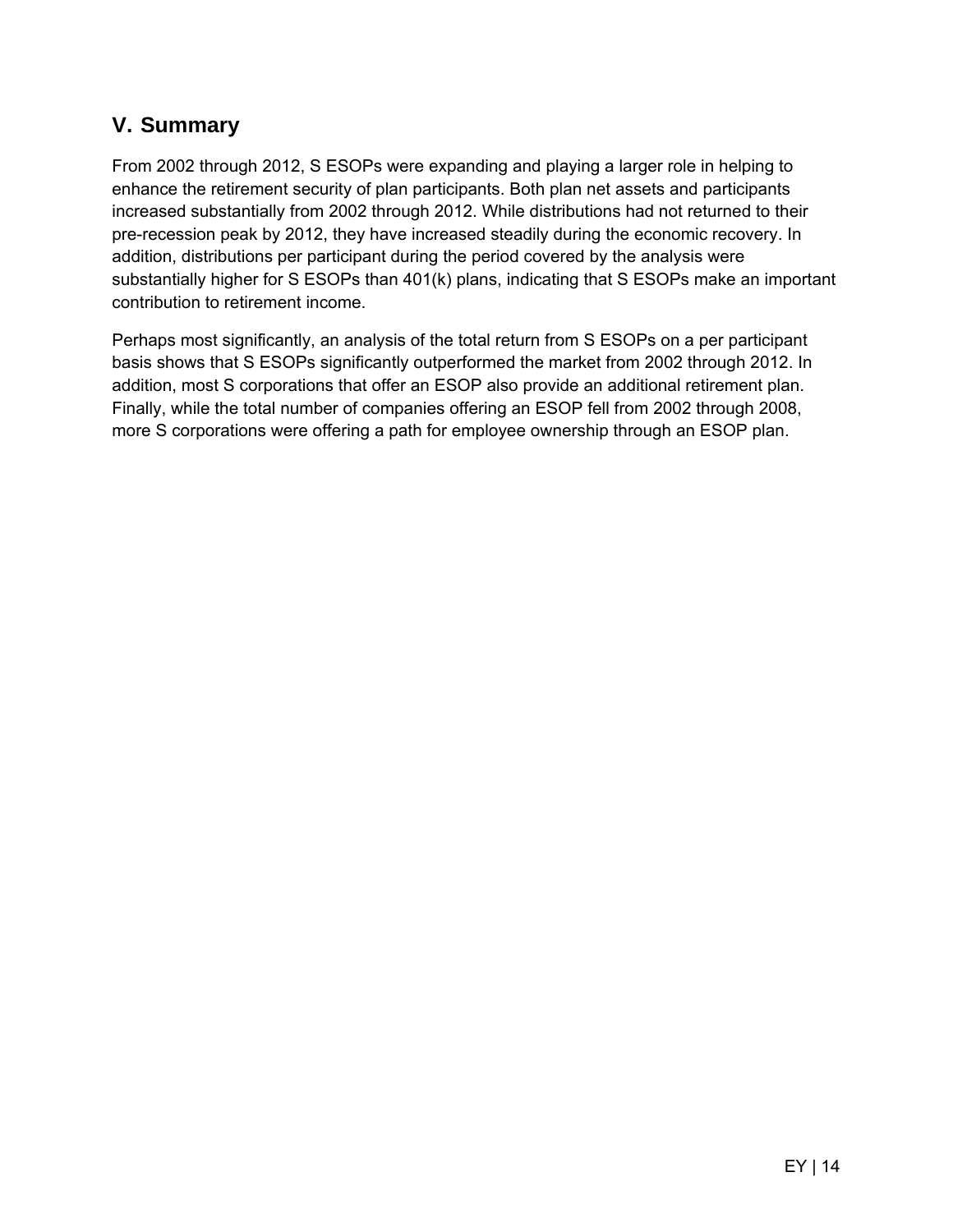# **Appendix A. Methodology for comparisons with 401(k) distribution data**

#### **Plan-year definition**

The raw Form 5500 datasets used in the analysis are primarily categorized by plan-year start date. The Private Pension Plan Bulletin Abstracts are categorized by plan-year end date.<sup>8</sup> The majority of S ESOP plans are on calendar years, meaning that the plan-year start and end dates fall within the same calendar year.

To check for the potential impact of the plan-year definition discrepancy, a year lag was used for both total distributions and distributions per participant from 2002 to 2012. When years 2002 to 2011 from the Form 5500 data for S ESOPs were compared with years 2003 to 2012 for 401(k) data, the conclusions do not change. S ESOP distributions increased 476% from 2002 to 2011 and 401(k) distributions increased 101% from 2003 to 2012. The unadjusted increases were 481% for S ESOPs and 94% for 401(k)s. On a distributions per participant basis, the lagged estimates result in S ESOP distributions that are 53% higher than 401(k) distributions. The unadjusted difference was 56%.

Using a full year lag is the largest possible adjustment and assumes that none of the records from Form 5500 have plan-year start and end dates in the same calendar year, while in reality the majority do. The true impact of the plan-year definition discrepancy is, therefore, smaller than the figures presented above.

#### **Definition of distributions**

Section II above includes the definition of distributions for S ESOPs from both Schedule H and Schedule I. The Private Pension Plan Bulletin Abstracts use a somewhat different definition than either Schedule H or Schedule I. While Schedule H shows a breakdown between distributions directly to participants and payments to insurance carriers and other organizations providing benefits and Schedule I simply shows total benefits paid, the Abstracts show benefits paid directly to participants and premium payments to insurance carriers.<sup>9</sup> This definition includes some of the benefits the analysis excludes from Schedule H, but excludes some of the benefits included on Schedule I. However, due to the small size of these components of benefits for S ESOPs (as noted above, they accounted for 0.5% of distributions directly to participants in every year), this discrepancy was assumed to be immaterial.

#### **Definition of participants**

The Private Pension Plan Bulletin Abstracts report counts of active and total participants. The total participants count includes all active, retired, and separated participants, including those who do not have not made or received a contribution to the plan. For plans that filed using the Form 5500 Short Form, the count may include deceased participants whose beneficiaries are receiving or entitled to receive future benefits. It also includes double counting of individuals who are on more than one plan. $10<sup>10</sup>$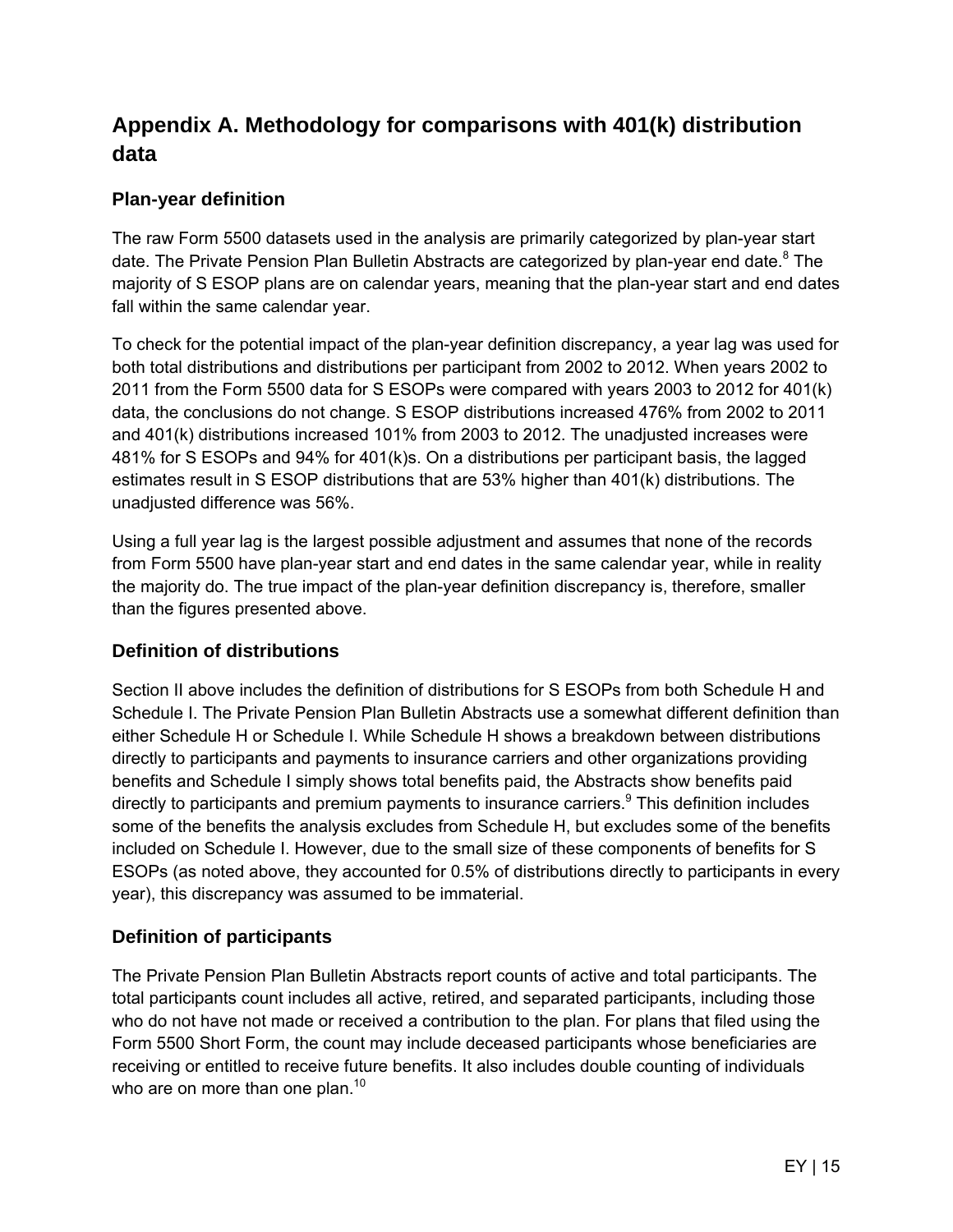The definition of S ESOP participants used in the distribution per participant comparison was adjusted to match the methodology of the Abstracts. It excludes deceased participants and does not attempt to adjust for potential double-counting. As noted above, this analysis found that companies offering an ESOP are substantially more likely to offer a second direct contribution plan, suggesting that double counting may pose a more significant issue for ESOPs than for 401(k)s.